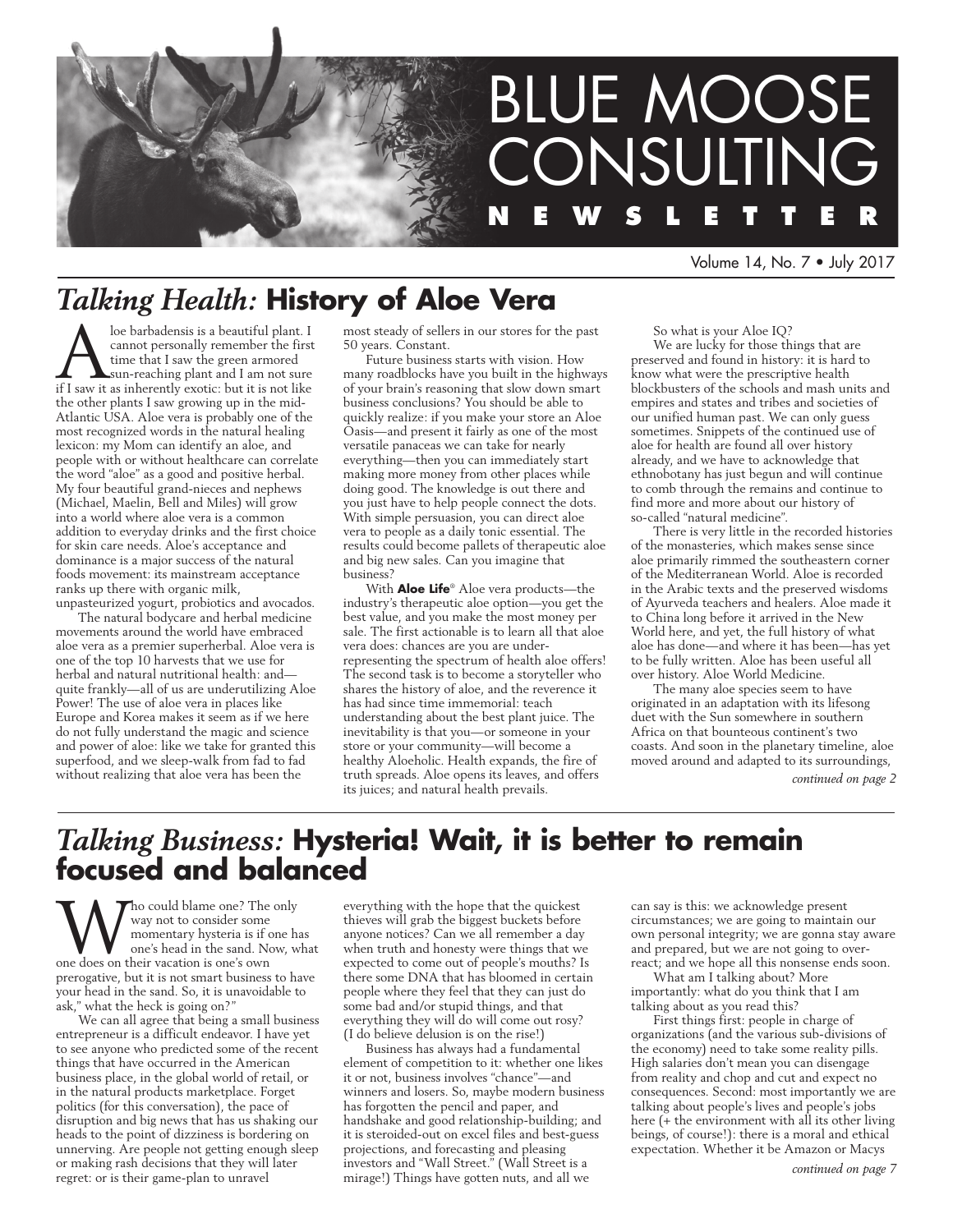## **History of Aloe Vera** *continued from page 1*

and made new families with new relatives and—over time—new species. Aloe flourished in its many manifestations from where two oceans meet, and the warm-water Agulhas current meets the cold water Benguela current at Cape Agulhas, the southernmost point of Africa. Here, Cape aloe (*Aloe ferox*) has flourished in that plant wonderland since long songful years before any human language was ever spoken. Evolving.

We do not sell Cape aloe in our stores today, but Cape aloe is a magnificent species, one "of the many strange and wonderful plants that are endemic (restricted) to the Cape Region of South Africa. Within 470 square miles in the vicinity of the Cape of Good Hope there are more endemic plant species (157) than any other region of comparable area in the world." [www.floridata.com/Plants/Liliaceae/ Aloeferox]

Today, there are over 500 varying species of the aloe family [Liliaceae (lily family)], and it always needs to be said that aloe has no relation to the agaves from Central/South America: agaves have fibrous leaves as opposed to the juicy, succulent leaves of aloes. Aloe crops dominate many area of Mexico today, but that is after aloe hitched a ride to the Americas.

Aloe has long been established up the eastern side of Africa. It can grow in many soils, and can thrive in salt tolerant, sandy, rocky, gravely and seemingly inhospitable soils. Born drought resistant, its nemesis is saturated soil. It found homes near deserts and along shorelines. One fascinating story of aloe's travels is how it colonized the Socotra Island archipelago in the Arabian Sea. On this isolated landmass, 150 miles east of the Horn of Africa and 240 miles south of the Arabian Peninsula, aloe vera found a paradise. Before the Disney franchise, explorers told yarns of travels where they encountered the most mind-blowing terrains imaginable, and word surely spread about the plant life found on Socotra: called the most alien-looking place in the world with 1/3 of its plant life being found nowhere else on earth! Another intriguing breeding ground for aloe, like going to the best schools. Socotra, name derived from Sanskrit meaning "island that provides bliss," was also a famous home to frankincense, myrrh and dragon's blood. What perky-eared healer would not be keen to learning of the magic found on this isolated, exotic pharmacy island?

Here, it is imagined, aloe grows mightily wild, and it can be thought up that when travelers saw the powerful uninhibited aloe spreading its green wings and dominating landscape, they had to consider it a plant treasure. Socotra was a major stop for early sea trade: a place without a city to stop in the middle of nowhere. The only land choice for a long time. Cave inscriptions are traced to South Arabian, Ethiopic, Greek, Palmyrene and Bactrian languages, and (250) texts written in the Indian Brahmi script dated between 1 BC to 6 AD prove that travelers of the Indian Ocean trade network knew Socotra. No doubt, aloe's reputation spread far and wide from its presence on this remote island. Aloe vera's influence spread by sea trade!

Proof? Aloe vera was a topic of conversation between Alexander the Great and his teacher, Aristotle. Alexander, Aristotle and Aloe: not small talk, but discussions of

# **TOPICAL OILS for topical summer health**

**Each with a purpose: HIGHLIGHT all three.** 

- **Herb Pharm** (on sale, see ad on page 3)
- Joint & Muscle Rub Proprietary extract blend: Arnica flower, Cayenne pepper, St. John's Wort flowering tops, Wormwood leaf & flower, Horse Chestnut seed, Rue fruiting tops, Yarrow flower, Menthol crystal. Topical use only.
- Trauma Oil™ Proprietary extract blend: Calendula flower, Arnica flower, St. John's Wort flowering top in a base of Certified organic olive oil. Non-GMO. Topical use only

**Bodyceuticals Calendula Skincare** Classic Premium Calendula Collection

- (new store placement deals apply) • Organic Calendula Oil – pocket size
- refillable • Organic Calendula Oil – 12 count pocket size with FREE dispenser
- [note 12 ct.] • Organic Calendula Oil – pump bottle 3.5 oz. BEST-SELLER
- Organic Calendula Oil pump bottle Value size 6.7 oz.
- Organic Calendula Oil professional/ backbar use 16 oz.
- Organic Bioactive Salve for most skin types 2 oz. jar
- NEW! Organic Bioactive Calendula Salve – stick .5 oz.

commerce and healing and military advantage! Alexander the conqueror (356-323 BC) was advised by scientist Aristotle, who learned of medicine from his father who had previously been court physician, to capture the Socotra Islands to control the aloe plants there, which seem to have become famous for their healing attributes, especially for wound healing. Known use in western history: 323 BC.

One legend is very specific, where during a siege of Gaza in 300 BC Alexander was wounded by an arrow, and the infection persisted. As troop movement continued through Egypt into Libya, Alexander's condition worsened. Alexander met with an emissary from Aristotle at the oasis of Siwa in western Egypt near the Libyan border, who brought an amulet containing a gel from the aloe of Socrota. The application of the topical healing agent worked miracles, and Alexander came to believe in aloe vera. Later, armed with this medicine, legends grew that aloe made his conquering Army unbeatable. Whether this is all myth or not, aloe did enter the military dispensary as a necessary essential for topical first aid and more!

Aloe vera was no new find at this time, but it was considered worthy of military action to secure supply (oil would sit underground for another 2000 years, jealous of the attention…). The aloe plant at this time began its travel with conquering militaries, and it was also used as a travelling pop-up plant along the trans-Saharan trade route caravans of the time too. How many oases came and went with aloe sitting poolside, enjoying the sun and water and occasional pluck for use for human and camel benefit? By the time of Alexander, aloe was

known and used by Bedouins in North Africa who learned the skill of uprooting their aloe when they moved, so that their healing medicines could go with them, for fear that someone would steal their aloe before they returned again or there would be no aloe at future stops!

Let's envision the scene and the conversations when a troop of Alexander's famed military (which would conquer most of the known ancient western world, around 2 million miles) onboards on the island with instructions to get the aloe! They did not find neat plantations of aloe fields growing in rows, but they probably did find almost scarily primordial and truly exotic unique species of aloe plants, evolved over time on this lone island stuck in the middle of the Indian Ocean south of Yemen. Their mission was to capture this wild aloe, that probably looked like a powerful city of green stalks crunched into broad bunches, splaying out like an upsidedown octopus with 100s of jagged arms reaching up in focused reverence to the sun which gives it life. They were told this was the substance that could heal them in battle, and allow them to continue to life after nearly being killed. The plant energy of those early encounters was probably more vivid than we can imagine: as the aloe lives long, and it had never probably had a haircut until the army came to enlist it! Another patch of majestic aloe being harvested for future cultivation. (Maybe the soldiers just cursed their mission and began digging under the mercilessly hot island sun?) They would not know that aloe had been called the plant of immortality by earlier cultures not too far away, but just to have been able to observe and appreciate that version of the plant with the marvelous strength and resplendent beauty of its succulent power 2300 years ago!! My guess is that those grandpappy and grandmammy aloes made powerful pups with an energetic that could heal anything!

It has been reported in the flawed news sources of our times (ah, Google: you do actually allow harm) that two wars have been fought over control of land were aloe was found. We do not know the resistance Alexander met with gaining his aloe supplies, but we do know his army benefited from the battlefield availability of aloe vera. In the scalp, copy-paste of modern marketing, there is poorly researched fanfare about North African Carthaginian General Hannibal fighting for access to aloe too, though there is no proof that I can find on this. Successful war medicine does gain renown, so this is plausible: as in 150 years, aloe's fame was sure to have influenced the entire Mediterranean rim. We make a grave and limited mistake when we consider history solely as the effect of war on society: we have little recorded history of the use of aloe vera for peace and healing at this time, but there is no doubt in any mind that aloe was used more often than guns and other weapons in daily living for hundreds of millions of people since humans began using aloe for practical use. The Phoenician sailors had established aloe on the sandy North African shores of Carthage long before the great Punic Wars of the Mediterranean and Hannibal. The Phoenicians were just moving and probably trading the plant product and medicine they were familiar with from a long history dating to the cities of Nippur and Babylon.

*continued on page 6*

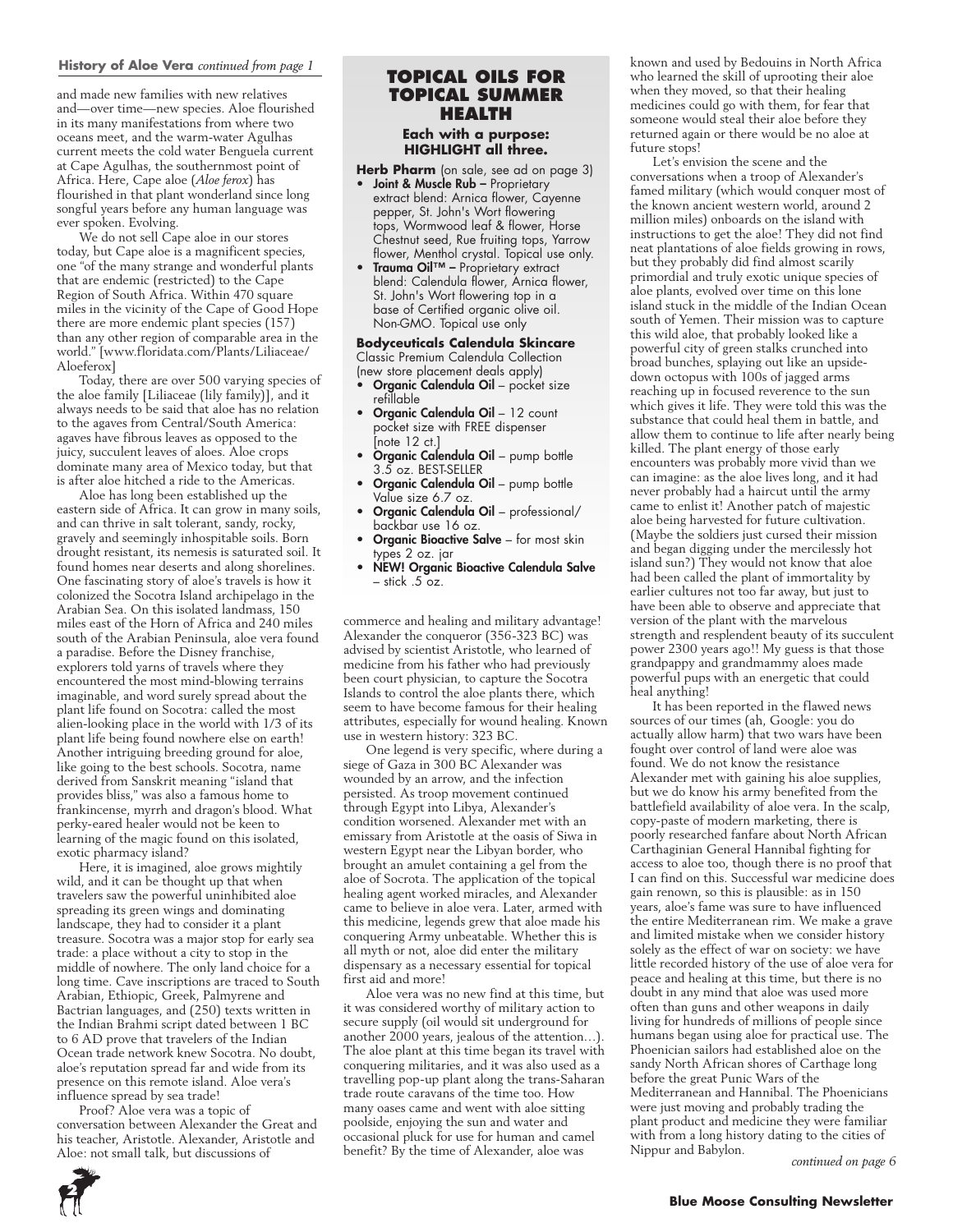

# **DOUBLE THE DEALS: DOUBLE THE FUN 2 Super Promos for July:**

HOW TO BUY AND SAVE for each individual promotion PROMO PARAMETERS for the two promo brackets ~ **Feature Products + Bonus Products: Herbs for Women's Health AND/OR Turmeric and Inflamma Response™ Promo MIX & MATCH any 12-24 of the 'Featured Products' for a 20% discount MIX & MATCH any 25 + of the 'Featured Products' for a 25% discount** Each Promo is distinct + deals apply to each promo's parameters!! it is easy to get 25%-off Promo items & even easier to get 20%-off

**BONUS:** Meet the parameters from the Featured Products and you can then choose from a selection<br>of Bonus Products (listed below) that will qualify^ for the same discount as the Featured Products on your order. No minimums. Promo applies to 1, 2 + 4 oz. sizes

**A. Herbs for Women's Health** 

Great Deals + possible deep-discounts on many items through July 31st **FEATURED PRODUCTS: Women's Health Promo** • Adrena Soothe™ • Adrena Nourish™ • Adrena Uplift™ \* Certified-Organically grown MACA-set: 4 choices • Maca 1 oz., 4 oz. liquid extract • Maca 60 veggie caps • Maca powder 7 oz. glass bottle **BONUS PRODUCTS: Women's Health Promo** • Black Cohosh liquid herbal extracts  $1 + 4$  oz. • Chaste tree liquid herbal extracts  $1 + 4$  oz.<br>• Motherwort liquid herbal extracts  $1 + 4$  oz. e Female Libido<sup>TM</sup> 1 + 2 + 4 oz. liquid herbal extracts • Mother's Lactation

• Menopause Health™ liquid herbal extracts 1 + 4 oz. ~~~~~~~~~~~~~~~~~~~~~~~

**B. Turmeric and Inflamma Response™ Promo** 

Great Deals from July 1st through September 30th (see sales promo parameters above. Deals apply to each promo separately) **FEATURED PRODUCTS: Turmeric and Inflamma Response™ PROMO** [through 9/30]<br>• Turmeric liquid extract 1 + 2 + 4 oz. • Inflamma Response™ liquid extract 1 + 2 + 4 oz **BONUS PRODUCTS: Turmeric and Inflamma Response™ PROMO** [7/1–9/30] Arnica Oil 1 + 4 oz. liquid extracts/topical • Trauma Oil 1 + 4 oz. liquid extracts/topical • المعالمة Arnica O<br>• Joint & Muscle Rub 1 + 4 oz. liquid extracts/topical • Comenne extracts<br>• Ginger extract 1 + 4 oz. liquid • Pollen Defense 1 + 2 + 4 oz. liquid extracts • Kids Sinus Samurai 1 + 4 oz. liquid extracts • Stinging Nettle extract 1 + 4 oz. liquid extracts • Stinging Nettle glycerite 1 + 4 oz. liquid extracts

**Turmeric vegetarian softgels – E**ntertainment and the analysis – and the series of MG of water-extracted, Certified Organic Turmeric (Curcuma longa) root providing 20 mg of curcuminoids, 25 mg of Certified Organic Turmeri 5 mg of Certified Organic Black Pepper (Piper nigrum) supercritical extract.

# INEWTON thics

Nurturing Naturally Since 1987

# **July Promotions***:*  **20% OFF select OTC formulas**

Liquid or Pellet complexes listed below^ (Qty 4+ per SKU) ~ Shelf tags announcing the sale included with your order

**Homeopathic OTC Formulas**

**• Ear Wax Buildup Care • Leg Cramps~ Swelling • Stage Fright ~ Fear** 

**• Kids Vaccination ~ Illness Assist** 

# **Product NOTES:**

*~ while the Liquid Homeopathic Extracts are the best-sellers, consider Pellets too!*

*Ear Wax Buildup (N072)* ~ for associated symptoms such as ear discharge, dryness, itching, hearing difficulties + excess wax accumulation.

*Leg Cramps ~ Swelling (N048)* ~ for associated symptoms such as pain, cramping, swelling due to inflammation, stiffness and numbness in the legs & feet.

*Swimmers Support (N032)* ~ for symptoms associated with performance anxiety such as apprehension, nausea, restlessness, trembling + oversensitivity

*Kids Vaccination ~ Illness Assist (F098)* ~ for vaccine preparation & for vaccination, and viral-related symptoms such as fever, inflammation, pain, fatigue + skin discomfort.

# ~~~~~~~~~~~~~~~~~~ **HAPPY ANNVERSARY!! A Time to Celebrate Homeopathy Newton 30th Anniversary Celebration Giveaway details:**

NEWTON Homeopathics is giving away prizes throughout 2017 to celebrate our 30th anniversary: open to retail customers too

"Learn Stuff-Earn Stuff:" \* Go to Newton's Education website http://learning.newtonlabs.net; \* store staff members who participate in 4 videos/quizzes 1987-2017 • 30 Years of Excellence



Bluebonnet



**Q3 2017 Retail Promotional Focus: July-September 30, 2017 Every Kid Needs Omega**

**Back to School means Back to Essentials Back to School is the 2nd highest spending holiday period of the year.**<br>Nordic Naturals® new Q3 retail program is built to educate and motivate parents to buy the #1 Omega-3s and Essential Oils brand in the US! **Time to message:** This 3-month campaign will highlight children aspiring to five (5) professions: a pilot, a teacher, a doctor, a chef and an architect. The idea is that with hard work, determination and the nutritional benefits of omega-3s, there is nothing a child cannot achieve. Details soon: sale items include:<br>**Children's DHA™, Complete Omega™ Junior, Ultimate Omega™ Junior,** Nordic Berries™, Vitamin D Gummies, Vitamin C Gummies, Probiotic Gummies Kids, and more. The Smart Retailer will begin early: deals start July 01 ~~~~~~~~~~~~~~~~~~~~~

#### **PRODUCT NOTES:**  New placement deals apply!

**THIS FAMILY MEANS BUSINESS: THE ULTIMATE 2X FAMILY EXPANDS NEW! Bigger Stronger Better has gotten better**

The 2x LINE offers 80% concentrate + 90+% natural-triglyceride form

- Nordic Purity & Freshness: the best fish oil in the world • Ultimate Omega<sup>®</sup> 2x with D3 60 softgels strawberry flavor
- Ultimate Omega® 2x mini 60 softgels; natural lemon flavor
- Ultimate Omega® 2x mini with D3 60 softgels; natural lemon flavor

• Larger size of best-seller: Ultimate Omega® + CoQ10 softgels: now in 120 + 60 ct. **• Vitamin D3 + K2 Gummies** 

\* VIT D3 1000 IU + 45 mcg K2 (menaquinone-7) pomegranate flavor, pectin-based + gelatin-free

• CoQ10 Gummies\* 60 ct. strawberry-flavored gummies **Best-in-category:**

**Omega Memory®** (60 ct.) 2 caps = natural triglyceride fish oil; Phosphatidylcholine (herring roe); Longvida® Optimized Curcumin Extract: Huperzine A Omega Curcumin<sup>®</sup> (60 ct.) ~ concentrated Omega-3s + potent antioxidants \* natural triglyceride fish oil: \* Longvida® optimized Curcumin extract \* Reduced Glutathione: \* NAC (N-Acetyl –L-cysteine) *\*\* Nordic Naturals®* -- a trusted name, for Probiotics with science-based dosages

Not represented by BMC in NJ, NC, SC & Philadelphia The Nordic Flora Probiotics Family!: Nordic Flora™ Probiotics (shelf stable + in boxes w/plenty of info); MAP-compliant. Dairy-Free, Vegan (AVA-certified) \* non-GMO verified<br>• **Nordic Flora™ Daily • Nordic Flora™ Comfort • Nordic Flora™ Probiotics**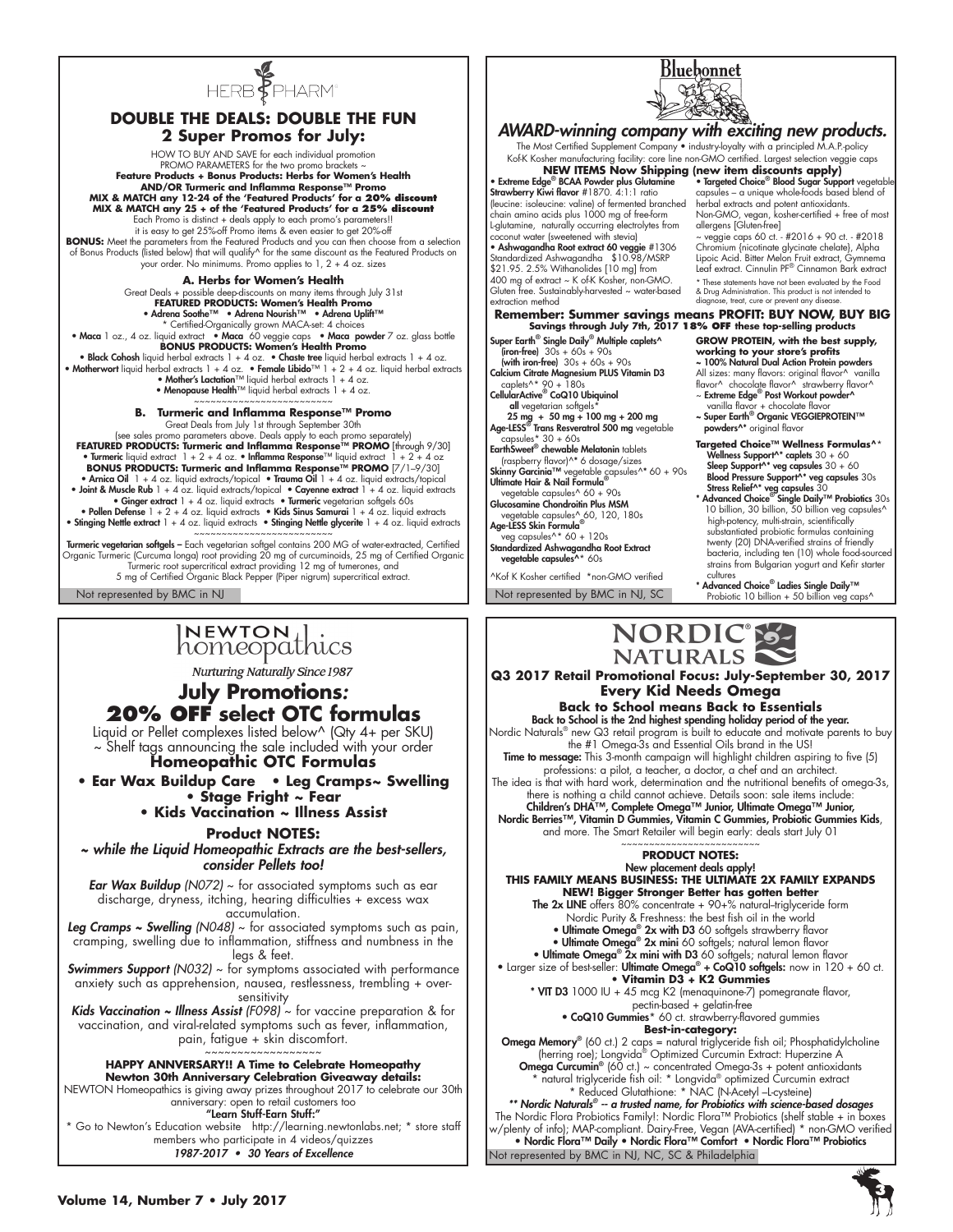# **Go JUVO**

**Healthy summer reJUVOnation!**  You cannot have optimal health *or restore your body to its ideal* unless you incorporate raw foods into your diet

**ALIVE NUTRIENTS**

JUVO selects 55 natural raw materials from five (5) food groups: whole grains, vegetables, fruits, sea vegetables, mushrooms with strict quality controls. **The JUVO Raw Meal Freeze-Dry Process** Freeze Drying retains over 98% of nutritional properties. Freeze-drying food is the best way to preserves nutritive properties, flavor, color + aroma. [when vegetables & grains are flash-frozen, their moisture instantly freezes: lowering atmospheric pressure at the freezing point vaporizes the moisture, allowing the food to dry. Quick freeze drying costs more, but minimizes the loss of nutrients, flavor & aroma.

# **SUMMER FUN**

JUVO packets by the register: a true Happy Meal JUVO Raw Meal packets (10 packets) • Organic Raw Meal packets • JUVO Fantastic Berry packets • Raw Green Protein packets • JUVO Raw Meal Green Apple • JUVO Raw Meal Vanilla Chai Kids can find fun with the Fantastic Berry + Green Apple. Tell Mom cereal taste in a superfood formula! try one today! Raw, Organic, Whole, Non-GMO Oncologist Formulated • ReJUVOnate Yourself!



**Health Education & Health Produ** 

**July Specials\*** Sun! Meet Aloe, Plant Doctor for the Skin Mix & Match Selected Items

# **12 items min for 15% off 24 items max for 20% off**

**• Aloe Gel & Herbs** 4 oz. + 8 oz.

- **Aloe Boost** 30 tablets + 90 tablets **• Bug Beware Spray Concentrate**
- $1$  oz.  $+ 2$  oz.

Summer Feels Good w/ the famous Aloe Life® organic whole leaf aloe vera Skin Formula: its uses are limitless. Stock high now + let them fly all summer ~~ Aloe Skin Gel & Herbs: The value of Aloe Life's

Skin Gel is unmatched by any other topical Aloe Vera today. Concentrated & made from fresh-juiced Organically Grown Whole Leaf Aloe vera leaves; + thickened naturally w/ Xanthan Gum. The Value

is in the quality of the aloe, minimally-processed. 100% edible. Contains 1% skin nutrients of Vitamin E, A & C combined with herbal extracts of Azulene from Chamomile + Allantoin (from Comfrey). Gluten Free. Best, most versatile choice for First Aid + super effective for face care too.

#### Stock both sizes: one for travel + one for home! Bug Beware Repellent Spray Concentrate: Concentrated active ingredients naturally discourage mosquitoes + other pests from biting children, adults & pets too! Proprietary Herbal Blend of Organic Whole Leaf Aloe Vera Barbadensis Juice, Nepeta Cataria + Rosmarinus Officinalis. No water added. Aloe Life # 1 Herbal Superfood *aloe vera: the 1st Step in Digestive Support*



If you are expecting any hot weather this summer, then you have to know you can sell oceans-worth of Oxylent*®.*  Call your BMC REP today and ask about creating a Summer Hydration Station

# **JULY Promotion: Summer Hydration! LINE DRIVE 20% OFF**

\$200 minimum\*

**Introducing Immune Oxylent®** Immune-Boosting Effervescent Supplement Drink. Boost, Maintain & Support your Immune System \* Vitamins, Minerals + Antioxidants to Support

Immunity^ \* Vitamins C & D, Zinc + Raw Coconut Powder!

Albion® Minerals! Vitamin C, as calcium ascorbate + acerola fruit juice

powder 30-single serving stick packet boxes; MSRP \$25.95

available in three (3) delicious flavors

• Blackberry-Lemon Boost • Raspberry-Lemon Boost • Tangerine Lemon Boost REMEMBER! Everyone needs new customers,

the Athlete LOVES Sport Oxylent**®**! Sport Oxylent<sup>®</sup> Blueberry Burst

Sport Oxylent<sup>®</sup> Lemon Lime Burst both flavors available in 30-day supply canisters [7.8 oz.] for the avid Oxylent®**®** lifestyler + 15-count single serve boxes

• Energy • Stamina • Recovery Ask your BMC rep about opportunities with the<br>Oxylent® Water Bottle clip-Sampling Programs.<br>^ these statements have not been reviewed by the FDA, and are not intended to diagnose or treat any illness or disease. \* Standard shipping structure applies. Discounts are not given automatically.



# **Shower FUN. Beach FUN** The Bass Brushes SHOWER BRUSH

perfect for the pool, beach, bath & shower • Wet/dry • Detangler Brush • Conforms to the scalp • 100% water-friendly • Non-slip, rubber grip handle • Shampoo, conditioner & color brush • Heat-resistant nylon for blow-drys • Shipped in assorted colors

~~~~~~~~~

# Summertime: REMEMBER new customers for Bass Quality

# **~ THE BASS COMB CLAMP**

The most powerful hair clamp ever made!! Stock + sell; hair will add to the shopping cart. Hair Loves this clamp! wholesale

HC1 Small Hair Clip Tortoise/Black \$5.40 HC2 Medium Hair Clip assorted colors \$7.80

HC3 Large Hair Clip assorted colors \$9.00

**The Bass Pet Groomer Collection** earth-friendly bamboo. Award-winning & long-lasting The Hair Doc Company: makers of

*The Green Brush® by Bass Brushes®*

# Dr. Ohhira's Probiotics  **GLUTATHIONE IS NOW TRULY THE OPERATIVE WORD** "The Master Antioxidant" **REGA'ACTIV™**

3 functional probiotics: all 60 veg caps featuring the revolutionary probiotic strain

*Lactobacillus fermentum ME-3* ME-3 is proven to produce glutathione naturally in the human body. Working as a glutathione-activating agent via three different mechanisms, Reg'Activ™ is set to impact the future of preventative + restorative health on a cellular level.

**• REG'ACTIV™ Cardio Wellness™** *Lactobacillus fermentum ME-3* with Vital Cardio Nutrients + CoQ10. Vegan

**• REG'ACTIV™ Immune & Vitality™** *Lactobacillus fermentum ME-3* with *Lactobacillus brevis KP08* and Essential Nutrients. Vegan

**• REG'ACTIV™ Detox & Liver Health™** *Lactobacillus fermentum ME-3* with Milk Thistle (silymarin 80%) + L-selenomethionine. Vegan

#### Reg´Activ™ was created from two words "Active Regeneration."

This expresses what occurs when the patented probiotic. Lactobacillus fermentum ME-3, remarkably produces and recycles Glutathione, the "Master Antioxidant," resulting in higher levels of active glutathione functioning in the body for a longer period of time.\*

- www.essentialformulas.com/efi. cgim?template=regactiv\_index

L. Fermentum ME-3, a patented lactic acid bacteria strain, is used under an exclusive license agreement with the University of Tartu, Estonia.

these statements have not been reviewed by the FDA, and are not intended to diagnose or treat any illness or disease.

<u>ECOA</u> he best lip balm for the world **July Promotion 15% off invoice:**  *on these best-sellers*

**15 piece displays** 

(large 0.25 oz. size)

• **ONE WORLD Renew Lip Balm** 

• **ONE WORLD Relax Lip Balm**  • **ONE WORLD Restore Lip Balm** 

# **15 piece displays**

(large 0.25 oz. size) *Carry all 7! Mongongo oil is a natural humectant which attracts and retains moisture*

- **Mongo Kiss Peppermint**
- **Mongo Kiss Pomegranate**
- **Mongo Kiss Unflavored**
- **Mongo Kiss Vanilla Honey • Mongo Kiss Banana**
- **Mongo Kiss Blood Orange • Mongo Kiss Yumberry**

Featuring certified organic ingredients, Fair Trade Certified™ Cocoa Butter infused with Mongongo Oil, a

nutrient-rich oil from Zambia, Africa. Used for centuries by the !Kung bushmen of the Kalahari to cleanse and moisturize their skin, Mongongo Oil is high in Vitamin E. Our Mongongo Oil is sourced from a small rural village, helping a group of women create selfworth while increasing their net-worth.

## **PRODUCTS NOTES:**

Here is our new website! Enjoy! ecolips.com Reminder: Mongo Kiss price increase (started June 12) Ask your BMC Rep for details

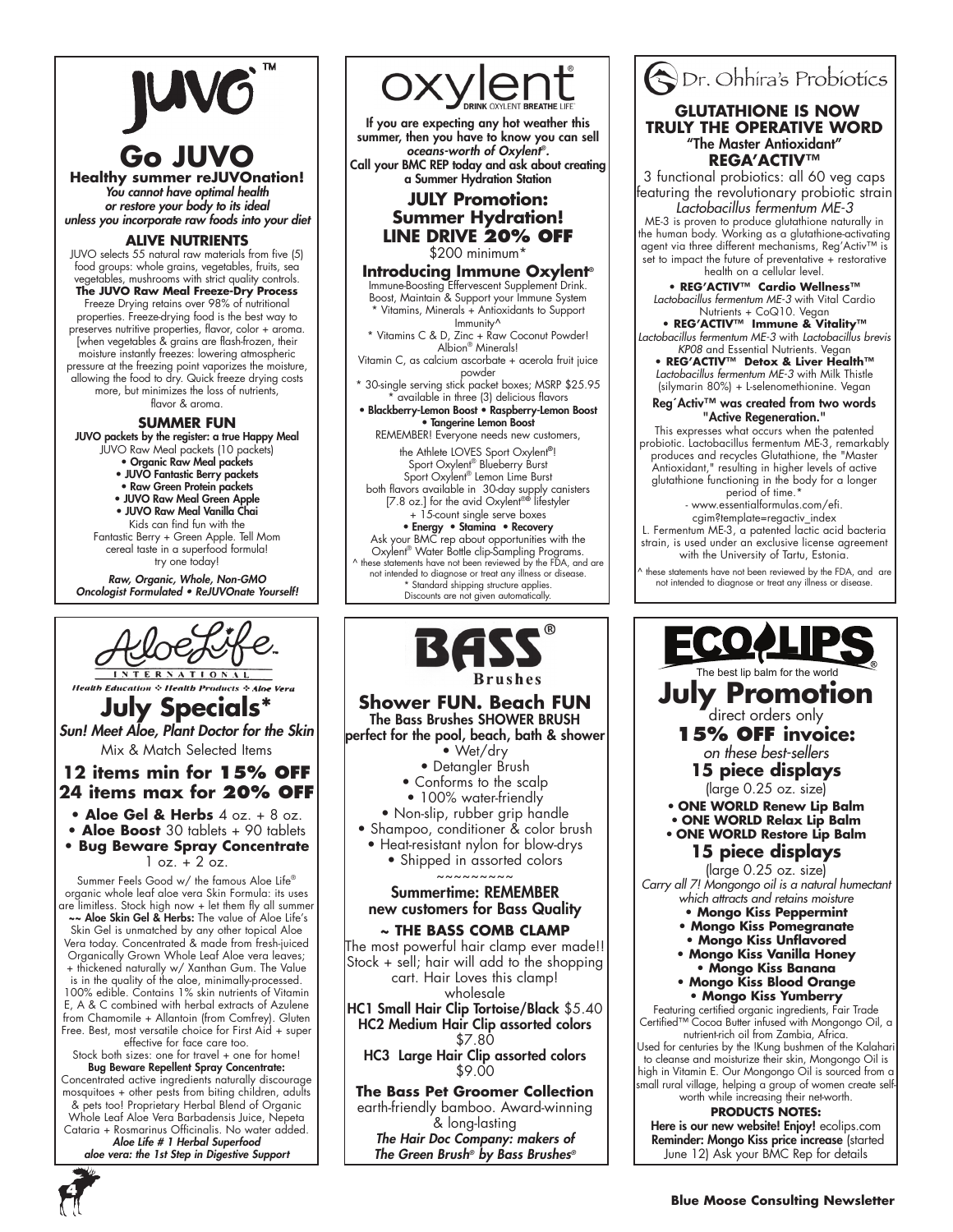# bodyceuticals

# **Summertime July Promos Save up to 30%\* off flavored Organic Lip Balm**

6 displays: 12 count per flavor

• Raspberry • Vanilla • Spearmint • Dark Chocolate, • Coconut & Banana

**Buy 2 get 10% off Buy 3 get 15% off Buy 4 get 20% off Buy 5 get 25% off Buy 6 get 30% off**

# **\$5.00 HOT BUY**

all Organic BodyCocktails Flavors! while supplies last. Regular wholesale = \$9.50 Perfect for the Summer Skin season

- Organic Almond Marzipan
- Organic Coconut Chi Chi
- Organic Pink Grapefruit
- Organic Vanilla Crème

www.calendulaskincare.com

# *Immune* **HEALTH BASICS**

CLINICALLY PROVEN IMMUNE SUPPORT "I took my Immune Health today!" 2-month opportunity extended to July + August **Wellmune® by Immune Health Basics BUILD Your Immune Shelf now: 10% OFF** • 125 mg • 500 mg Must mention BMC Discount when placing order ~~~~~~~~~~~~~~~ **NEW Opportunity: Rev•Up Wellness** (pack of 30 Tablets in a box) featuring Abigenol® European Silver Fir Bark extract New Product Rev Placement RevUp deals: per SKU **3 ea = 15% off**

**6 ea. = 20% off 12 ea. = 25% off • Rev•Up Wellness DEFENSE w/Wellmune® • Rev•Up Wellness ENDURANCE** 

**• Rev•Up Wellness VELOCITY w/Wellmune®**

The Single Most Important thing you can do for *your health is Strengthen your Immune System* Immune Health Basics® • Rev•Up Wellness® are brought to you by Portals Pharma, Inc.



• Balm–Cool • Balm–Warm • Balm–Soothing Aromaland Wellness specializes in a variety of CBD products (extracts, creams, balms, vapes). We are branded as Aromaland Wellness, which is a division of Aromaland. Aromaland has been a fine purveyor of essential oils & essential oil-based bath + beauty products for 31 years.

# **MushroomScience JULY Promotion**  best deals of the year: deeper discounts **Tremella + Chaga**<br>deals offered per Sku

**the best-margin mushroom line with GREAT SAVINGS: both are 90 veg caps 4 ea. = 15% 8 ea. = 20%** 

**12 ea. = 25% BUILD Mushroom Sales + Healthy Skin BEAUTY starts with Healthy Skin**

Tremella may help maintain the appearance & texture of the skin by helping the body maintain the production of hyaluronic acid. The function of hyaluronic acid in the body is, amongst other things, to bind water + to lubricate moveable parts in the body such as joints & muscles\*

**Tremella mushroom extract caps** Immune Support\* + Liver Health\* Organic Tremella mushroom (Tremella fuciformis) 300 mg. hot water extract 20% polysaccharides

**Chaga mushroom extract caps** Immune Support\* + Antioxidant Support\* Organic Chaga mushroom (Inonotus obliquus) 300 mg. hot water extract 15% polysaccharides Chaga is unique: along with other like medicinal mushrooms, Chaga contains the beta glucan-rich polysaccharides for potent immune supporting properties\*. However, Chaga also contains other active compounds, betulinic acid + polyphenols, providing powerful anti-oxidant properties with a high ORAC score if manufactured properly! ~ not combined with other specials. ~ must mention 'BMC

July Promotion' when placing order

Out of stock: Coriolus PSP, Immune Builder® + Agaricus back in stock before August

These statements have not been evaluated by the Food & Drug Administration. This product is not intended to diagnose, treat, cure or prevent any disease.



**0.15 oz. 24-pc, displays Five moisturizing Lip Balms**

> \* Açaí Berry \* Cinnamon & Cupuacu \* Strawberry & Buriti \* Chocolate \* Chocolate & Mint

Vegan (beeswax free) + KOSHER!

\$2.09/MRSP \$3.49

Sale wholesale \$1.69/per unit display =  $$40.46$ 

Detoxify Your Beauty<sup>™</sup> *http://suryabrasilproducts.com*

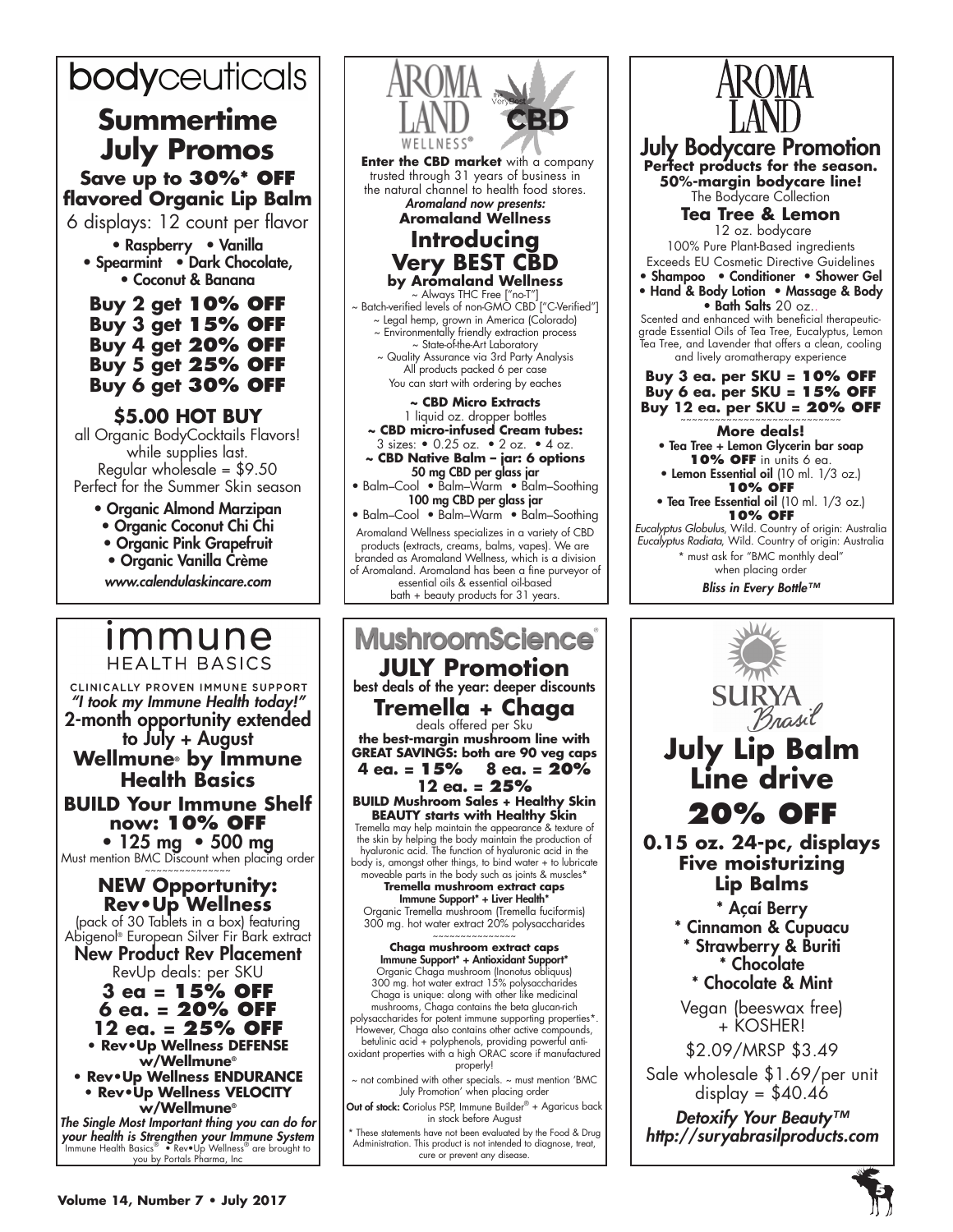#### **History of Aloe Vera** *continued from page 2*

The great Arab traders would eventually spread aloe to India and China (Aloe's medicine is mentioned in the books of TCM 2000 years ago). Aloe from Zanzibar—a remote, one-time paradisal archipelago off the coast of Tanzania on East Africa's coast—was prized by traders and healers for centuries too. Aloe traveled the length of the Indian Ocean and future evidence will probably show that aloe was prized in many of the less-inhabited areas, far from primary trade routes, from Saudi Arabia all the way to Cape Verde.

Going back further in recorded human history, we find aloe vera very much bound up in use for religion and ritual as well as healing. (Of course, Aristotle knew of aloe vera, because it was a major plant used in earlier Egyptian cultures across the pond!) The lands of Ethiopia, Sudan and present day Egypt were perfect for garden aloe growing. The history of the Nile probably holds countless stories of the use of aloe vera by people from every strata of society. We are certain that aloe loved the Nile River, and Nile people used aloe for health!

We interpret that Egyptian theological philosophers saw aloe gel as similar to our own human blood. Aloe was found to be a major plant in ancient Egyptian funerary practices, whether as a mixture for mummification or for preparing the clothing of the deceased.

It is said that the extent of the wealth of the deceased could be measured by the amount of aloe delivered to your funeral for preparation for the journey to the afterlife. Egyptian pharmacy understood the value of elimination and purgatives in protocols for healing action; and most likely aloe had a place there too. Our translation of the language of the time suggests that aloe vera may have been called "miracle plant," probably for its connection to contemporary beliefs in the afterlife, and its successes in early medicine.

We also postulate that both Cleopatra (30 BC) and before her, Nefertiti (1330 BC), used aloe vera internally and externally as part of a beauty protocol. This would make some sense with aloe's known ability to help the skin retain moisture, and its effectiveness as emollient to soften skin that would be challenged by the extreme sun and heat prevalent in the long hot and humid Egyptian summers. Queens of the day had their plant magic and plant medicine.

Of note, this is a long time period for one plant to be considered essential by the elite of any culture: over 1000 years!? From Amenemhet III (1797 BC) to the Ebers Papyrus (1540 BC in the time of Pharaoh Amen-Hotep) to Ramses III (1151 BC), we have fairly good documentation of the early Egyptian pharmacy: and they all record the use of aloe vera.

Indeed, somehow somewhere someone had begun the cultivation and harvest of some early species of wild aloe around the time of some of the earliest settled human communities: as cities were first being conceptualized. Aloe was taken in as a friend and ally at the beginning!

History confirms that Aloe was grown (cultivated) for centuries along the banks of the Tigris and Euphrates Rivers by early Mesopotamian civilizations in the heart of what we today call the Middle East. Nippur, one the most ancient of Sumerian cities in the plains between these rivers located between Baghdad and Basra in modern southern Iraq, was founded around 5000 BC and built up by the

world's early master farmers. These were the people who first cultivated wheats and barleys as they become proficient in using canals to tame the flow of these two mighty rivers. History shows that Aloe was a principle crop of their culture. Cuneiform parchments and clay tablets (2200 BC) from this ancient temple town of Nippur—close to Babylon—mention the use of aloe for healing (including the purgative elimination of demons). Aloe was central to their culture.

If we tested today's good students to identify recognizable names in ancient history, I would presume that the names Aristotle, Alexander the Great, Hannibal, Cleopatra and Nefertiti would all be considered famous humans. Their connection with aloe vera has survived years, teachings and translations till today! If we referenced the Tigris-Euphrates and Nile cultures, and we informed these bright young minds that aloe vera has been used from these early times till now, our next generations would be heartily impressed—and rather surprised. Aloe has been healing humans as long as garlic and calendula and lavender! Aloe vera is our oldest superfood.

King Solomon of Israel (prophet, son of David; also known as Jedidiah, and Sulayman; 931 BC) grew his own aloe and speaks of aloe in "The Song of Solomon." We hear through the Christian Gospels that after Crucifixion, Jesus of Nazareth was treated with myrrh and aloe to prepare his body for Jewish burial. In Christianity, Aloe is considered a symbol of Resurrection, and it is associated with bringing life back from death. It has been called the lily of the desert because it represents succulent health and beauty in the sparse uninhabitable sands of the desert (the lily itself represents a restored innocence after death). Aloe vera can survive long periods without water, and when it goes dormant after its flowers bloom, it takes in very little water (over its winter). The presence of aloe throughout the Middle East became a symbol for many Judeo-Christian-Islamic religions of life, rebirth, resiliency and the promise of some form of spiritual, if not corporal, longevity.

There are five references to aloe in the Bible: John 19:39-40; Numbers 24:6; Psalms 45:8, Proverbs 7:17; and Song of Solomon 4:14. There is some uncertainty as to whether the true aloe is mentioned in the Mikrah or Torah, since it is usually mentioned along with myrrh. Our modern word "aloe" comes from either a Hebrew or Arabic word: both being similar. The Arabic word "Alloeh" means "shining bitter substance". Aloe plants have often been planted in Muslim graveyards. It seems that many religions—from ancient Sumerian religions, to the religious beliefs of ancient Egypt, to the Jewish, Christian, Muslim religions of today all utilize aloe as some message that represents the healing benefits of the earth, and some symbol of longevity and eternity.

2000 years ago is a good place to stop this chapter in the history of Aloe. Another chapter, including the one where aloe vera becomes big business in health circles in the United States, along the Rio Grande River that is such a hot topic today, in a future issue of this newsletter. First, we wrote that A is for Aloe, and here is a part of the History of this plant and its use for optimal human health and broad-spectrum and efficient healing. Next is a piece on the Science of Aloe: more amazing stuff than even this fascinating and long History. The more that science honestly studies aloe vera, the more we

# **NORDIC Floor Displays**

# **a perfect complement to the Q3 Focus on Children & Omega-3s!**

## **'American Pregnancy Association' display (APA)**

6 items to choose from; (1) Sku per shelf. Ask Rep for list. "2017 reality": nurturing products for healthy Mothers + Children. A combination of any 5 of the following (may repeat choices)

- 16 units Baby's Vitamin D3™ Liq. #2732
- 12 units of Baby's DHA™ Liq. (2 oz.) #53787
- 12 units of Baby's DHA Vegetarian, **algal oil**  $(1 \text{ oz.})$  #1670
- 6 units of **Prenatal DHA** 90 ct. unflavored 90 + 180 softgels
- 6 units of Prenatal DHA 90 ct. strawberry #1753
- 6 units of **Postnatal Omega-3** 60 ct. #1758

~ only one Sku per shelf: fits 30-80 units ~ border language: "Pure Omega-3s for Mom & Baby"

# **25% OFF\***

#### **'Gummies Floor Display'**

Mix & match from eleven (11) items listed below. One (1) product per shelf, 20 minimum, 60 maximum

- Nordic Berries 120 ct. + 200 ct.
- Omega-3 Fishies 36 ct.
- Omega-3 Gummies 60 ct. +  $120$  ct.
	- Omega-3 Gummy Fish 30 ct.
	- Omega-3 Gummy Worms 30 ct.
	- Nordic Probiotic Gummies, Kids 60 ct.
	- Vitamin C Gummies 60 ct. + 120 ct.
	- Vitamin D3 Gummies Kids 60 ct.
- **25% OFF\***

The best-tasting Gummies, ever. The easiest way to encourage compliance. Clean ingredients, made in Nordic Naturals® dedicated gummy facility

know that people interested in health will be attracted to the plant and its use: and possibly that darker forces may not be excited about the unpatentable potential!

2017 is a celebration of the 25th year of **Aloe Life**® and the amazing products that they make and deliver to the health food market. Aloe Life makes the best stuff: organic whole leaf aloe extract, minimally filtered and with no added water. Aloe Life® doesn't dissemble the plant and offer a product that needs more disclosure than most labels provide about the products that they offer. Aloe Life® is the most natural, the least processed and the most whole of ALL the aloe veras currently on the market. In the future, aloe will be a word that universally means health, but it will also be a commodity added to mediocre products to increase the value of the sale. Aloe will survive this market-spin and deception with dignity. Go back to the source. A plant, raising its pups for 5000 years, in all soils—taking energy from the sun and molding a life that is most bountiful and giving, and truly magical. To find good aloe vera is a quest that leads the health seeker to the health food store: to your store and to your collection of the most recent crop of aloe juices, Goodness, truth, profit. Cheers! .

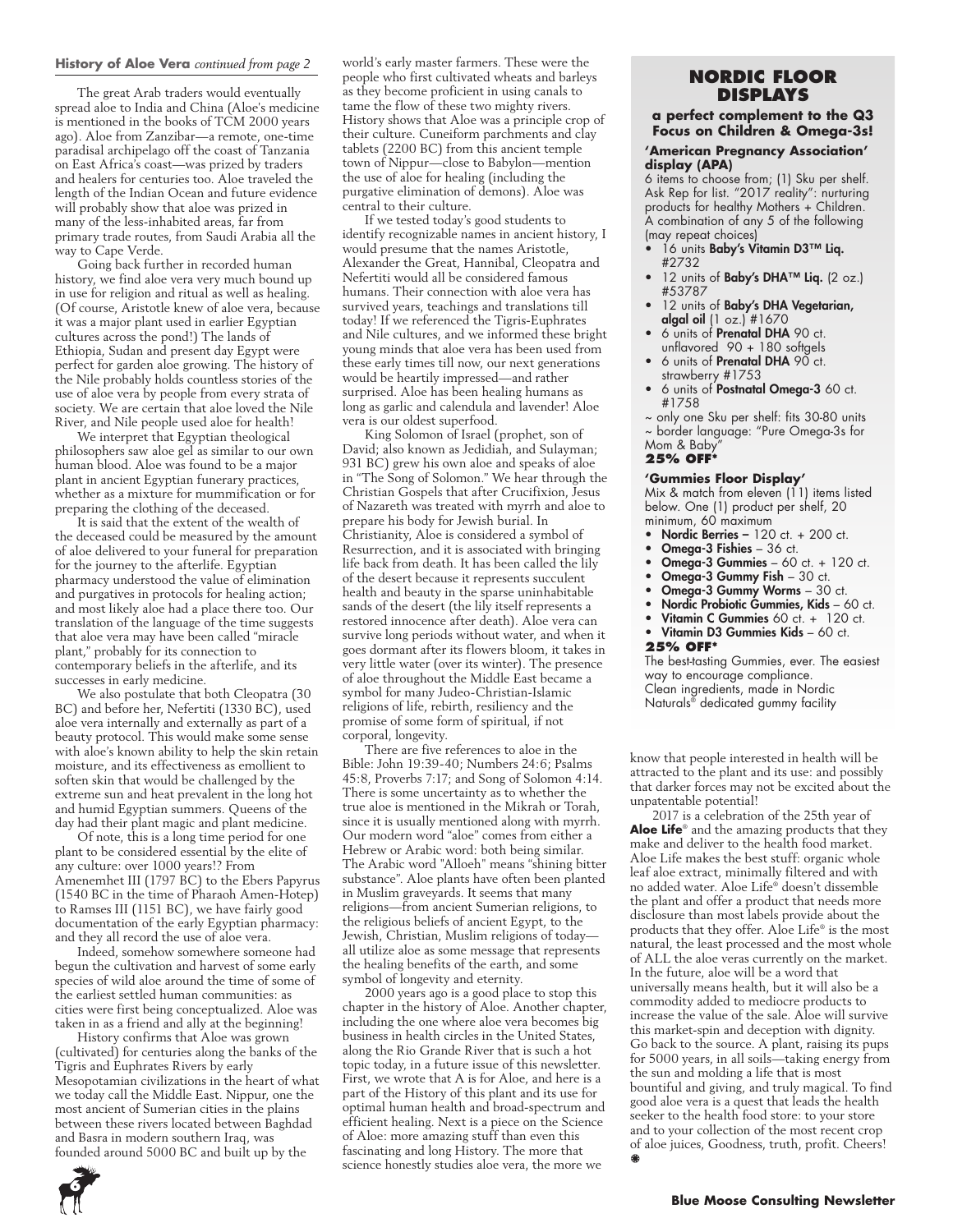#### **Hysteria!** *continued from page 1*

or Carrier: those in charge are the leaders and they were not put into that important decisionmaking position to make big moves that include blowing everything up. Calm down, seek balance, earn your pay: problem-solve, and be kind!!!

Oh, I forgot, we are talking about the American capitalistic model. Quick, to the bunkers: every person for themselves!!

Hysteria: it is the new normal. Stress, doubt, uncertainty and anxiety (the pillars of disruption): they have spread like candida through the tunnels and open spaces of our world. Look at the news that is being presented to us: coldly, the way all bad business news is communicated: news flash, America's retail is being downsized

Half-way through 2017, here is some of the news (delivered to us daily like a sports boxscore). Goodbye, and all that this entails (including the horrible waste of the hardware and inventories):

JCPenney (138 locations); Sears & KMart (265 stores); Ascena Retail Group (268)—the women's clothing retailer that owns the brands Ann Taylor, Loft, Dress Barn, Lane Bryant, Justice and several others; Macys (68 stores now with 100 of its 730 locations expected to close); RadioShack (1000 stores; around Memorial Day, though they will maintain 70 corporate stores and 500 dealer stores, down from 7,300 stores, for this 96-year-old iconic company); The Limited (closing all 250 stores); the group that owns Outback Steakhouse, Bonefish Grill and Carraba's Restaurants (43 locations); HHGregg (220 stores); CVS (closing 70 stores of its 9,500 locations); Payless Shoe Source (512 stores); Staples 70 stores.

In addition, Family Christian Stores (240 stores and 3000 employees in 36 states, after 85 years in business); American Apparel (all of its 110 stores); Abercrombie & Fitch (60 of 670 locations); BCBG (120 stores); Michael Kors (125 stores); Chico's FAS which runs Chico's, White House Black Market and Soma (150 stores); The Children's Place (200 stores with another 100 to follow); Guess (60 stores); rue21 (400 stores); Crocs (160 stores); bebe (gone: 180 locations); Gander Mountain (126 stores); GameStop (105 locations); Vanity (all of its 137 stores); Wet Seal (closing up shop, 171 stores); and Gymboree (450 stores).

Wow, that is a lot of stores. While I have not heard of about 4 of these chains, this speaks as well to all the small and family-owned businesses that have made the choice to shutter the windows, lock the door and move on. I count on this quickly-assembled news-press list: 5750 stores in 2017 (and this is just a partial list, focusing mainly on big and box-store retailers), Wow! That is not good for the economy, (but yet we are "told" that things are getting better). If we added plant closings, future health care layoffs, government layoffs and offered early retirements, we see that a lot of people are losing their sources of income. Bad.

We have to remember that the U.S. economy is big: bigger than any of us realize (big deals were just announced for new manufacturing plants in South Carolina today, for example). We have to remember that the most important health of any economy is your local economy; and that regardless of the chaos and disruption in the world around us, all that we can do is handle the things that we are

responsible for. The most important health is the health of the management of your enterprise.

One thing that we should be able to gain from this is that clothing is overpriced! Most of these were Publicly-traded companies that are giving up. (Has mass market retail become some huge ponzi scheme built to support the get rich endgames of the golden parachute?) Why are so many people intent on disruption? I stand strong and state largely: disruption is fools gold usually "engineere" by the short-sighted who have not yet gained wisdom; and disruption—like a house of cards—will inevitably crash in upon itself. Predictable. The wholistic approach, the way to build: cooperation and communication and co-existence. Whether that can ever happen or not: the best approach.

The optimist would look at this and say, "I wanna make my store more attractive to all the shoppers who will now need new places to wander and look." Hysteria would say, "Amazon is gonna eat us all"—but it will not.

Which brings us to Whole Foods® a flagship store of the modern notion of big health food stores. What does this news about Whole Foods being bought by Amazon for \$13.8 billion dollars mean for our industry? Should we hit the universal Hysteria button, or line up for a lemming stroll to the cliff?

Time to look at this rationally (and I worked at two independent health food retail stores no longer exist primarily because Whole Foods opened close enough in two separate occasions to close the stores that I had once worked at: and the chosen location was deliberate). So I know a thing or two about channeling negative energy as I confront it in my business career. We have to realize that they are good for our natural marketplace, as they exist today. They have been a part of the problem with our industry mainly involving warehousing, shipping issues and the

# **Bring in The New Oxylent® Rebrand: Enjoy the exciting Oxylent® label REBRAND**

SAME great Award-winning Formula with a Brand New Look

- Superior multivitamin & mineral content, including Methyl Folate
- High-quality Albion® Chelated Minerals
- Optimal bioavailability via effervescent delivery
- NO gluten, dairy, caffeine, soy, GMOs or sugar. 0 total carbohydrates: 0 sugars

#### **\$3.00-off COUPON EXTENSION**

Oxylent<sup>®</sup> wants to work with you in the transition from Old Packaging to their New Look!

Based on feedback from stores, Oxylent<sup>®</sup> has EXTENDED the Expiration Date for the \$3.00 Coupons from 6/30/17 to 8/31/17. The Coupons are intended to tag on the old labels so that customers will take the deal—and you can swiftly move into the new labels designed to broaden your customer base for the best effervescent hydrating energizing multiple ever made.

More info: contact your BMC Rep.

*DRINKOXYLENTBREATHELIFE™*

# **TRAININGS + SUMMER READING**

**Two trainings: Ask your BMC Reps for call-in info**

#### • **July 10th**, 4:30 E

Join Aloe Life – 30-minute Health Talk: Why Aloe Life for Auto-Immune Support? Skin, Diabetes & IBS and more.

\* Discussing Inflammation, Digestion and Diet.

#### **• July 13th,** two times Thursday Herb Pharm® presents Herb Educator Autumn Summers

Topic: "Herbs for Inflammatory Response" Free 800-number, one-hour live trainings at 2 PM + 7 PM EST

Fill out the post-training form, and receive free product

Ask your Herb Pharm® Rep for details ~~~~~~~~~~~~~~~~~~~~~~~~~~~~

#### **Book release:**

Another perfect way to highlight Homeopathy during Newton's 30th Anniversary

*Healing with Clinical Homeopathy:*  the Life, Vision, Genius and Legacy of *Dr. Luc Chaltin*, by Marge Roberts {2017} 200 pages print version. \$14.99, also available as an ebook: [\$7.00 wholesale in every format].

distribution companies that have so greedily catered to them (not Whole Foods' fault, just business). I blame the distributors as the worst culprits who have limited our ability for small store growth to success! Whole Foods was just a player on the chess board. Then, and now.

We are strong as an industry with a strong Whole Foods; and otherwise, let market competition determine winners and losers. BAbefore Amazon. Today they have 440 stores across the country, and recently they said they were shelving their plans to open 1,200 stores.

AA- after Amazon: nobody knows. I have heard about a half-dozen clever scenarios as to what people think is going to happen. For people without a Whole Foods competing for market space in your community, it is just another piece of melodrama that is intriguing as long as you don't let it get in the way of your developing the best business model for your store to grow business, gain new customers, stay competitive and make your business an essential part of your local community's commerce. Ultimately, that is your challenge, and the clearest way for you to succeed.

If you have a Whole Foods near you, I am interested in hearing how you feel and what actions you are planning to take with this new apparent reality. Most likely, major changes would not occur in the Amazon Whole Foods dynamic for at least two years after the sale is actually approved and consummated. To your store, you are being given an early start—an alert—to do what you feel that you need to do. (the answer, of course, is not to close shop, sell the business or do nothing). You have an advantage of time, and you should use it!

In the last decade, the complex excuse was first Whole Foods, and then the internet and now Amazon and Whole Foods and the internet. One could say that things are

*continued on page 8*